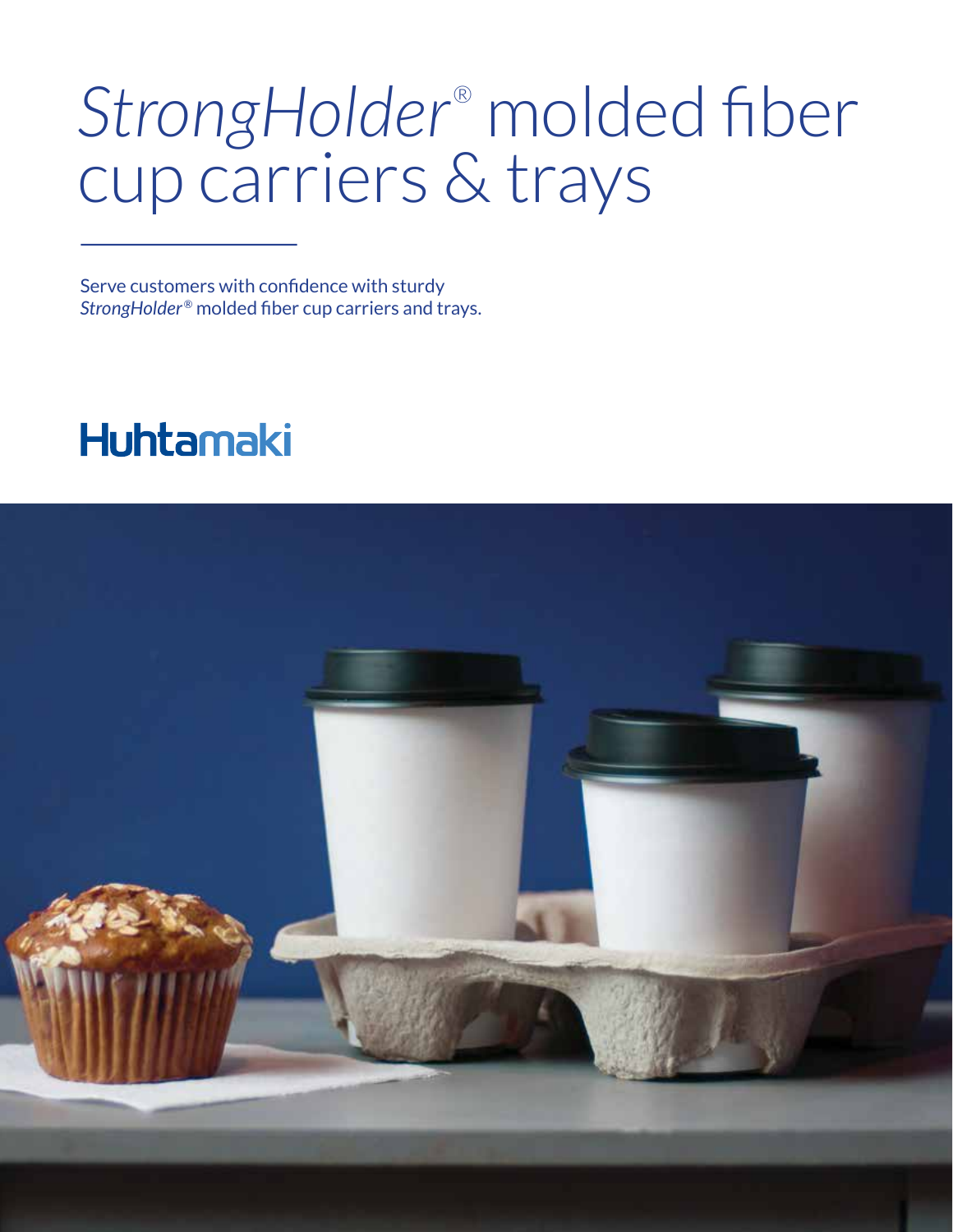## Molded fiber cup carriers & trays

- Strength in design stabilizes eight to 44-ounce cups.
- One, two or four cup holders and carrying options.
- Tip and spill resistant and ready to use.
- Easily recognized by T-Slot<sup>®</sup> configuration.

#### **Sustainable Features**

- Made in USA.
- Made from 100% recycled material.
- 4-cup carriers are recyclable if your community accepts molded fiber. Facilities are limited. Check locally.
- Compostable.

### StrongHolder<sup>®</sup> Carriers

|       |                                                                              |            |           |             |           | <b>Inner Pack</b> | <b>Case Dimensions</b> |       |        | Pallet |    |
|-------|------------------------------------------------------------------------------|------------|-----------|-------------|-----------|-------------------|------------------------|-------|--------|--------|----|
| Item  | Item Description                                                             | Cup Holder | Case Pack | Case Weight | Case Cube | Bags/Pieces       | Length                 | Width | Height | Τi     | Hi |
| 20954 | StrongHolder <sup>®</sup> 1-Cup Carrier w/ Food Tray                         | $8-22$ oz  | 200       | 27.73       | 4.24      | (1/200)           | 25.81                  | 13.88 | 20.44  | 6      | 5  |
| 20974 | StrongHolder® 2-Cup Carrier w/ Food Tray<br>(Narrow Compartment)             | $8-22$ oz  | 400       | 33.85       | 5.18      | (1/400)           | 25.25                  | 17.50 | 20.25  | 5      | 5  |
| 20975 | StrongHolder <sup>®</sup> 2-Cup Carrier w/ Food Tray<br>(Narrow Compartment) | $8-22$ oz  | 250       | 21.16       | 3.54      | (1/250)           | 17.50                  | 17.25 | 20.25  | 6      | 5  |
| 20990 | StrongHolder <sup>®</sup> 2-Cup Carrier w/ Food Tray<br>(Wide Compartment)   | $8-44$ oz  | 100       | 16.86       | 3.62      | (1/100)           | 23.44                  | 16.81 | 15.88  | 6      | 6  |
| 20939 | StrongHolder <sup>®</sup> 4-Cup Carrier<br>(Shrink Wrapped)*                 | $8-22$ oz  | 300       | 21.13       | 3.25      | (1/300)           | 18.88                  | 17.25 | 17.25  | 6      | 5  |
| 20938 | StrongHolder <sup>®</sup> 4-Cup Carrier<br>(Shrink Wrapped)*                 | $8-32$ oz  | 300       | 24.03       | 3.25      | (1/300)           | 18.88                  | 17.00 | 17.50  | 6      | 5  |
| 20969 | StrongHolder <sup>®</sup> 4-Cup Carrier w/ Food Tray<br>(Narrow Compartment) | $8-22$ oz  | 250       | 27.00       | 4.09      | (1/250)           | 28.44                  | 13.81 | 18.00  | 6      | 5  |
| 20973 | StrongHolder <sup>®</sup> 4-Cup Carrier<br>$(Cash & Carry)$ <sup>†</sup>     | $8-22$ oz  | 300       | 22.08       | 3.49      | (4/75)            | 18.56                  | 17.94 | 18.13  | 6      | 5  |
| 20945 | StrongHolder <sup>®</sup> 4-Cup Carrier<br>(Cash & Carry) <sup>†</sup>       | $8-32$ oz  | 200       | 18.44       | 2.65      | (4/50)            | 17.94                  | 14.06 | 18.13  | 9      | 5  |



The T-slot design in the cup well of the carrier is a registered trademark of Huhtamaki, Inc. \*Shrink-wrap pack consists of two 150-count bundles strapped together for a pack of 300. † Applies to 4-cup carriers only. Packed in heavy-duty reclosable bags marked with the UPC barcodes for re-sale.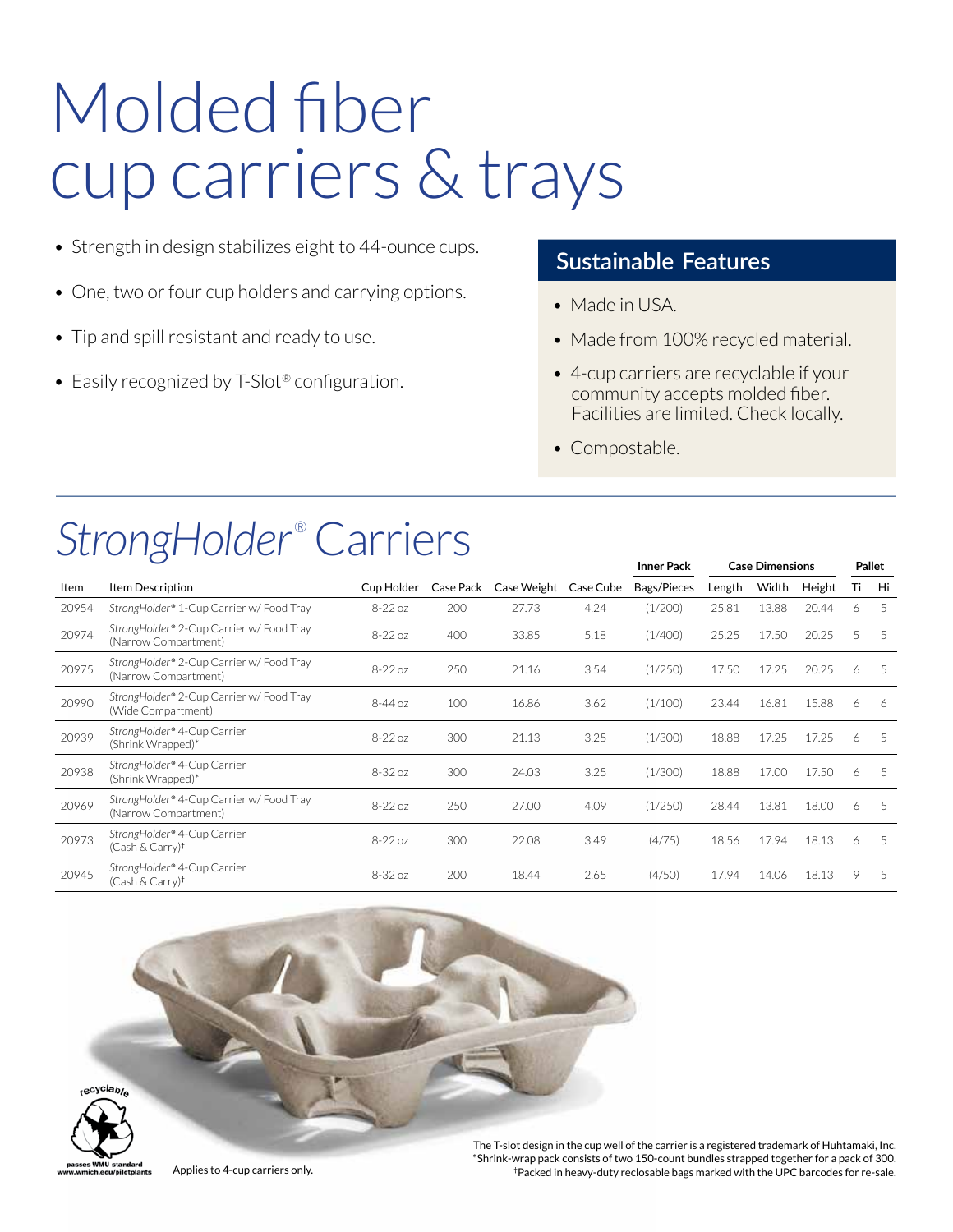# Molded fiber trays

### StrongHolder<sup>®</sup> Trays

|       |                                        |           |             |           | <b>Inner Pack</b> | <b>Case Dimensions</b> |       |        | <b>Pallet</b> |    |
|-------|----------------------------------------|-----------|-------------|-----------|-------------------|------------------------|-------|--------|---------------|----|
| Item  | Item Description                       | Case Pack | Case Weight | Case Cube | Bags/Pieces       | Length                 | Width | Height |               | Hi |
| 20917 | StrongHolder® Beige Tray 6" X 8" X 1"  | 500       | 19.35       | 3.00      | (1/500)           | 24.25                  | 12.50 | 17.13  |               |    |
| 20815 | StrongHolder® Beige Tray 9" X 12" X 1" | 250       | 28.57       | 3.66      | (1/250)           | 23.31                  | 13.31 | 20.38  |               |    |